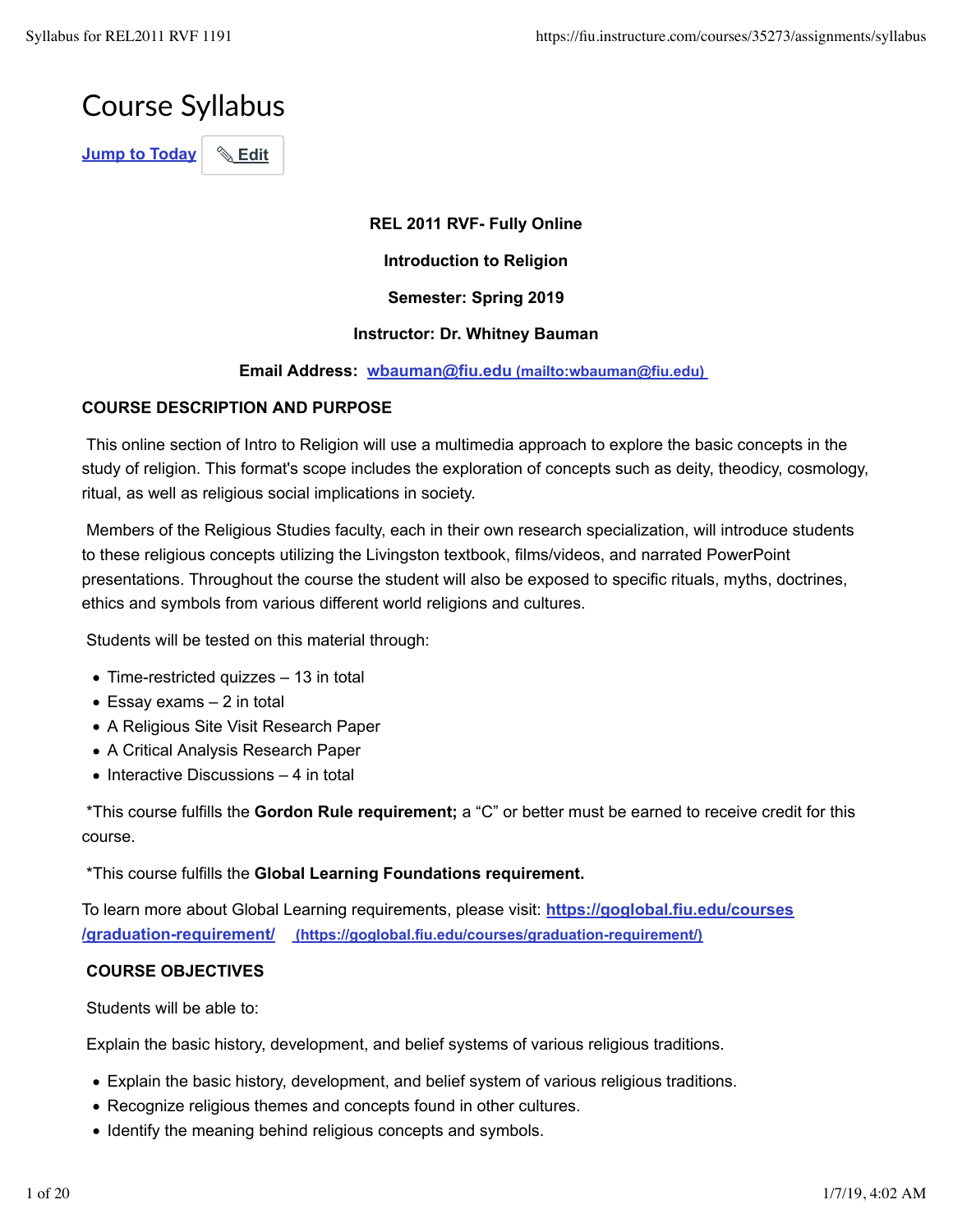- Evaluate their own religious views in regards to other cultures and paradigms of religious thought.
- Apply critical thinking to various topics in the field of religious studies.
- Think creatively about religious issues in the contemporary world.
- Perform field research to better understand a particular religious community.

# **GLOBAL LEARNING OBJECTIVES TARGETED**

- Analyze topics in the field of religious studies from multiple perspectives
- Assess how global issues and trends are interrelated with the development and practice of religions
- Demonstrate willingness to think creatively about religious issues in the contemporary world

# **IMPORTANT INFORMATION POLICIES**

Please review the **FIU's Policies** webpage. The policies webpage contains essential information regarding guidelines relevant to all courses at FIU, as well as additional information about acceptable netiquette for online courses.

# **TECHNICAL REQUIREMENTS & SKILLS**

One of the greatest barriers to taking an online course is a lack of basic computer literacy. Computer literacy is the ability to manage and organize computer files efficiently, as well as being able to navigate your computer's operating system and software quickly and easily. Keep in mind that this is not a computer literacy course; students enrolled in online courses are expected to have moderate proficiency using a computer. Please go to the **"What's Required (http://online.fiu.edu/futurestudents/whatsrequired)** " webpage to find out more information on this subject

 Please visit our **Technical Requirements (http://online.fiu.edu/app/webroot/html/blackboardlearn /mastertemplate/technical\_requirements/)** webpage for additional information.

# **ACCESSIBILITY AND ACCOMMODATION**

 Please visit our **ADA Compliance (http://online.fiu.edu/app/webroot/html/blackboardlearn/mastertemplate /accessibility/)** webpage for information about accessibility involving the tools used in this course.

For additional assistance please contact FIU's **Disability Resource Center. (http://drc.fiu.edu/)**

## **COURSE PREREQUISITES**

For information about prerequisites, **click here. (http://catalog.fiu.edu/coursesearch/index.php)**

# **PROCTORED EXAM POLICY**

This class does not require proctored exams.

# **TEXTBOOK**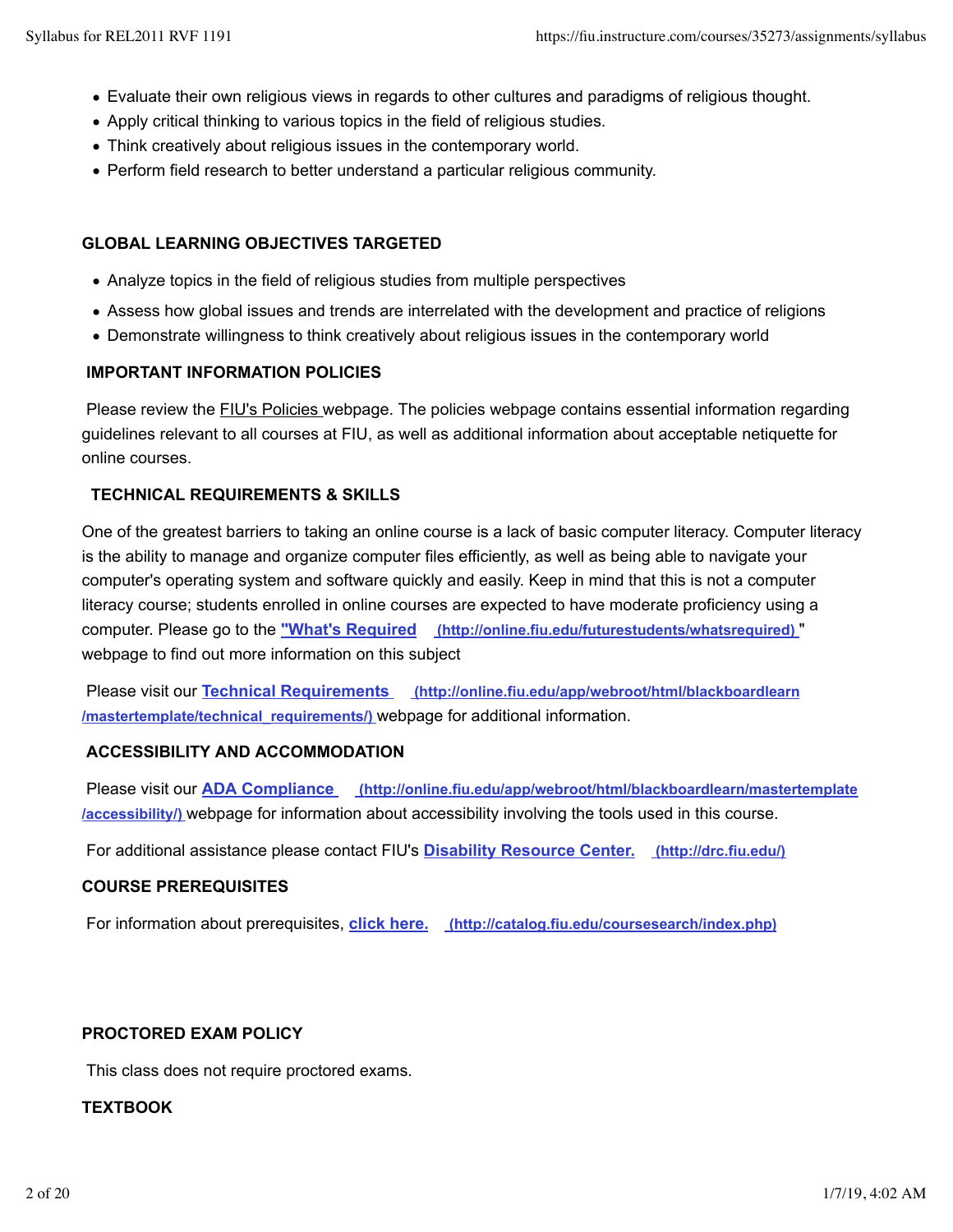Title: Anatomy of the Sacred: An Introduction to Religion

Author: James C. Livingston

Publisher: Prentice Hall, Edition: 6th

ISBN: 013600380X

ISBN-13: 9780136003809

Textbooks may be purchased/rented via the **FIU Bookstore (http://fiu.bncollege.com/webapp/wcs/stores** /servlet/BNCBHomePage?storeId=21551&catalogId=10001)

# **EXPECTATIONS OF THIS COURSE**

 This is an online course; most (if not all) of the course work will be conducted online. Expectations for performance in an online course are the same for a traditional course. Online courses require a degree of self-motivation, self- discipline, and technology skills, which can make these courses more demanding for some students.

## **Students are expected to:**

- **Review the how to get started information** located in the course content
- **Introduce yourself to the class** during the first week by posting a self introduction in the appropriate discussion forum
- **Attempt the practice quiz** to ensure that your computer is compatible with Canvas
- **Interact** online with instructor/s and peers
- **Review** the course syllabus and calendar
- **Submit** assignments on time

## **COURSE COMMUNICATION**

Communication in this course will take place via Inbox

 Conversations are email-like messages sent within Canvas' internal messaging system. Students are alerted to new messages on their dashboard screen upon logging in.

 It is recommended that students log in to Canvas daily and review their Inbox for private messages and/or Announcements from the instructor.

# **DISCUSSION FORUMS (4 in total - worth 10% of Final Grade)**

 There will be four (4) discussions in this course. These discussions are meant to stimulate critical thinking about how religions manifest in our globalized world.

 Discussion topics will become available Monday, 12:00PM to Sunday, 11:59PM of each week that a discussion topic is posted. See the course calendar for the weeks that have discussion topics posted.

 To receive full credit for the discussion assignments, students must post a minimum of 3 discussion threads per discussion topic: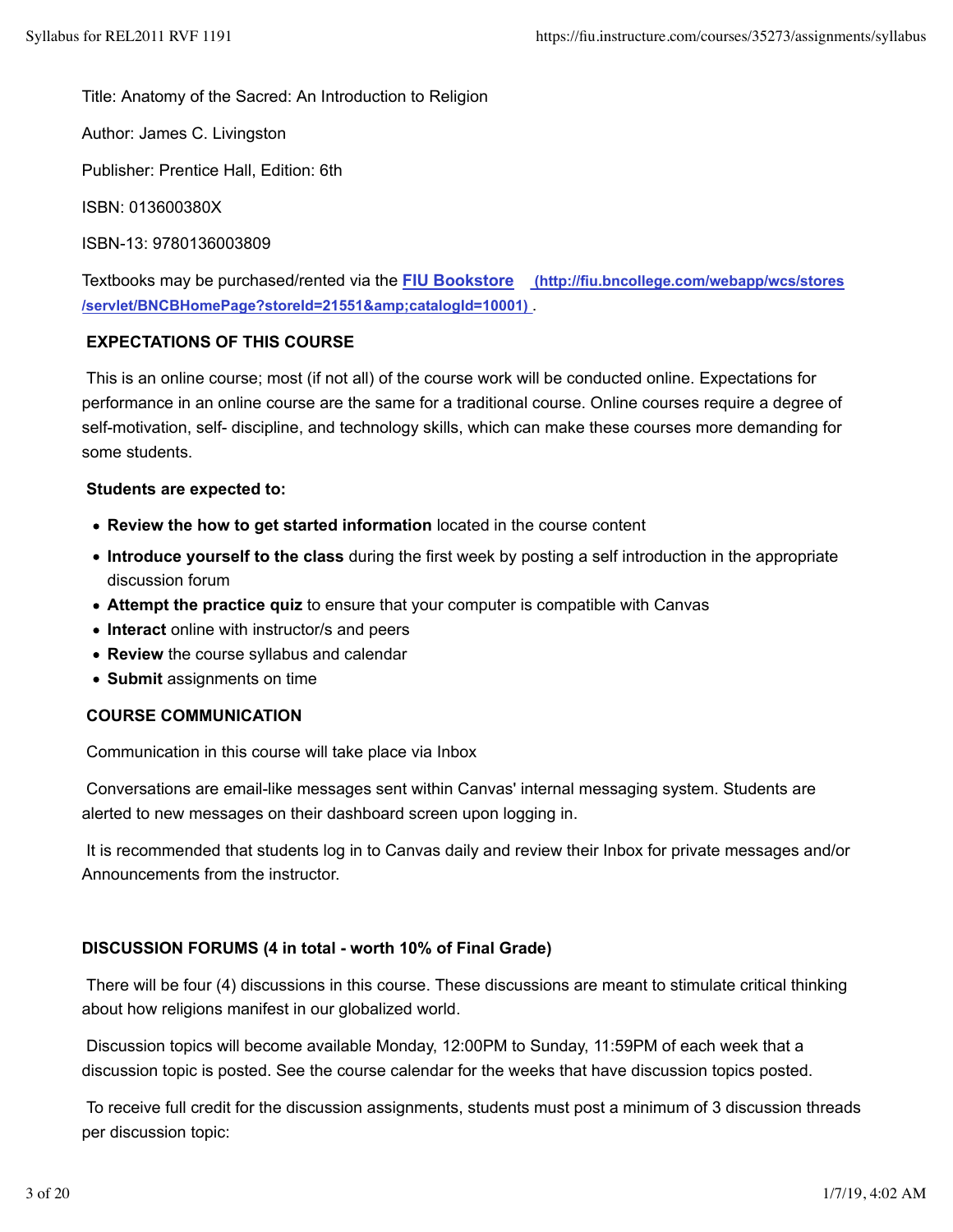- One post in response to the main discussion topic
- Two responses to other students' posts

 Keep in mind that this is an academic forum; all students in the course will see the discussion posts. When criticizing or agreeing with another student's position on a given topic, please make sure to include supporting facts and specific examples to strengthen your arguments. Contribute links to articles, news stories, and/or other media whenever possible.

# **QUIZZES (13 in total – worth 10% of Final Grade)**

Assessments in this course are not compatible with mobile devices and should not be attempted through a mobile phone or a tablet. If you need further assistance please contact FIU Online Support Services.

 A time-restricted, multiple-choice quiz will be given on each week's religious concept. The questions in the quizzes will draw from the weekly course content, including audio lectures and assigned readings.

 Quiz Availability: Open from Monday, 12:00AM to Sunday, 11:59PM (see Course Calendar for specific dates.)

Quiz Duration: Students will have 20 minutes to answer 10 multiple-choice questions.

Quiz Attempts: Quizzes may be attempted twice. The highest of the two attempts will count towards the student's final grade. It is not mandatory to take each quiz twice.

 In order to mitigate any issues with your computer and/or internet connection, it is very important that the "Practice Quiz" be attempted prior to beginning the quizzes or exams. It is your responsibility to make sure your computer meets the minimum **hardware requirements. (http://online.fiu.edu /future\_whats\_required.html)**

 The correct answers for quizzes will not be released to students. Students will be able to see submitted answers only. Students should refer to their course materials for the correct answers.

# **WRITTEN EXAMS (2 in total – worth 40% of Final Grade)**

The essay prompts for **Written Exam 1** and **Written Exam 2** will become available in the Assessment area during the exam availability time (check the weekly calendar).

All assignments can be submitted via Canvas in the Assignments content area.

The written exams should each be approximately 500-750 words long.

**All written assignments will be automatically checked for plagiarism. See section titled Course Policies to learn more about what plagiarism is and how to properly cite your work.**

# **RESEARCH PAPER 1 - SITE VISIT ESSAY (20% of Final Grade)**

# **All written assignments will be automatically checked for plagiarism. See section titled Course Policies to learn more about what plagiarism is and how to properly cite your work.**

\*\*Students May Not Submit Work From A Previous Semester Or From Another Class For This Assignment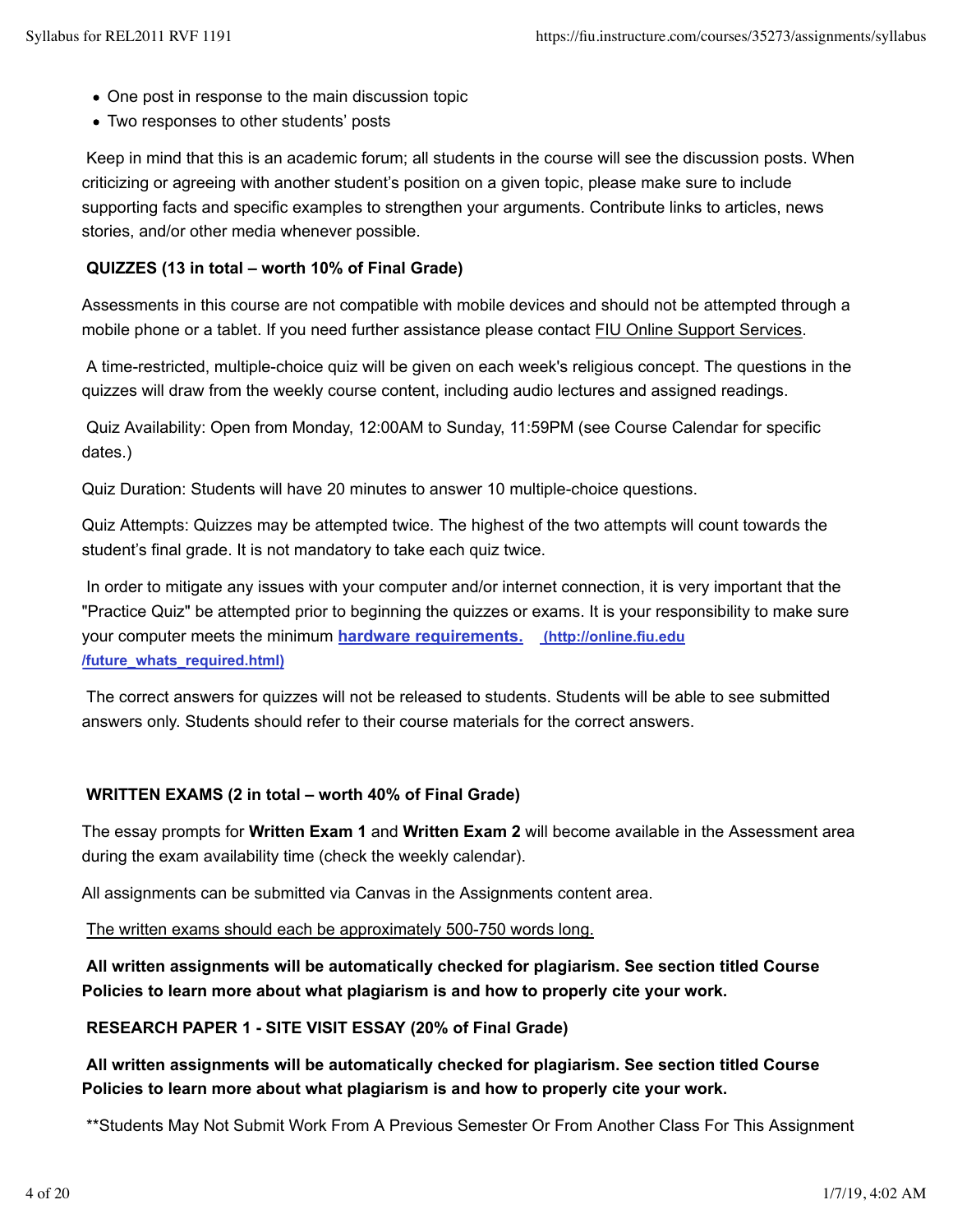Or Any Other Assignment In This Course.

Assignment Details and Instructions:

- Format: MLA Format Required
- Content: Field research and supplementary research
- Length: 1800-2000 Words, Not Including Your Works Cited Page
- Double –Spaced, 12-Pt Font, Arial Or Times New Roman Font
- Sources: 3 Academic Sources Minimum
- Works Cited Page required

 For this Site Visit, students will perform field research by attending a religious service outside of their own religious tradition. The goal is to immerse each student in an unfamiliar religious context (example: Christians should perform field research on a non-Christian religion, like Buddhism, Hinduism, etc.)

 At the top of your paper, please include the name of the religious site visited, the date visited, the names of any individuals you may have interviewed, and the particular sect or denomination of the religion that practices at the site.

[If you visited a Muslim mosque, was it Sunni or Shi'ite? If you visited a Jewish synagogue, was it Orthodox, Conservative, or Reform? If you visited a Buddhist temple, was it Theravada or a Mahayana sect?] You may want to ask this when you call to find out if your visit is acceptable.

Your research should ideally progress in three stages:

• Preliminary Research

Before going to the service, it is a good idea to do some preliminary research on the religious tradition. For example, if you're attending a Hindu ceremony, you will want to read the textbook chapter and watch the PowerPoint presentation on Hinduism. Additionally, I strongly recommend that you call the site you'll be visiting and let them know you're coming to do research for a class project. Ask them if there's any dress code requirements, or anything else you should keep in mind. You may also want to ask if they will allow you to take notes during the service. (Some Jewish denominations, for example, do not allow writing on Shabbat {Saturday}.)

Field Research

Attend the service and observe closely. You may want to take notes. Some students have found it helpful to attend services in groups, and you're welcome to do this.

• Supplementary research

After your visit, research any elements of the experience that were unfamiliar and that left you with questions, including but not limited to the practices, symbols, dress code, and conversations encountered at the site. In other words, research each practice and find out why it's done in this particular sect.

Examples:

 If you go to a Jewish service and you see the men wearing *kippahs* (or yarmulkes), you don't want to write in your essay, "There were these men and they were wearing these funny hats but I don't know why." This is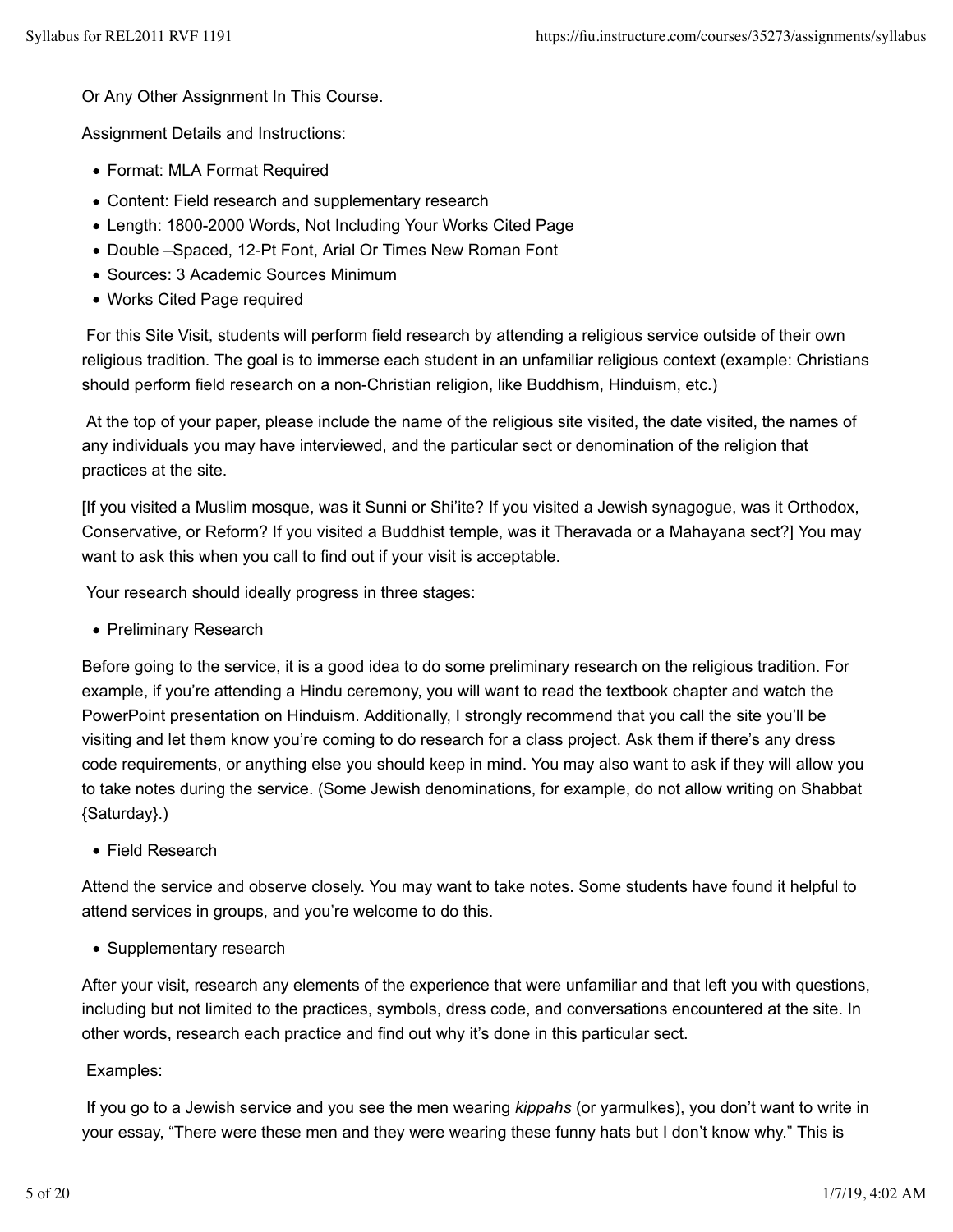where your additional research comes in. Find out what the hats are called, and find out why they're worn.

 If you go to a Muslim mosque and you see the worshippers washing their hands and feet, you don't want to write in your essay, "Everyone was washing their hands and feet but I don't know why they did that and it was pretty weird."

Upon completing these three stages, write a detailed and insightful essay. It should demonstrate a general understanding of the religious tradition; use your research to explain your experience at the site. What did you see around you? What did the place of worship look like? Did you see any religious art or religious symbols there? How were people dressed? What rituals were performed?

 Finally, include your personal reaction to the service. How did you respond? Did you enjoy the visit or did you feel uncomfortable? Were your opinions about the religion challenged or confirmed by the site visit?

# **RESEARCH PAPER 2- APPIAH ANALYSIS ESSAY (20% of Final Grade)**

This assignment requires two parts:

- 1. Discussion (20 POINTS of your assignment grade) and
- 1. Essay (80 POINTS of your assignment grade)

Assignment instructions:

# **PART 1 – Discussion Board Portion (20 points)**

Read the article "The Case for Contamination" by Kwame Anthony Appiah and post your initial response to the following questions in the Discussion Board: "What roles do religions play in Appiah's analysis? How is your approach similar to or different from his?"

 Once you have posted your answer, respond to at least three of your fellow students' posts and explain how you agree/disagree with them.

In order to receive full credit for this part, a total of 4 posts will be required: 1 original thread + 3 comments

 Each response should be at least 100 words and should demonstrate knowledge of the article as well as class readings and PowerPoints.

 \*The discussion posts are due one week prior to the essay deadline. Check Course Calendar in Syllabus for exact due dates.

# **PART 2 - Essay (80 points)**

\*\*Students May Not Submit Work From A Previous Semester Or From Another Class For This Assignment Or Any Other Assignment In This Course. It Will Be Flagged For Plagiarism By Turnitin.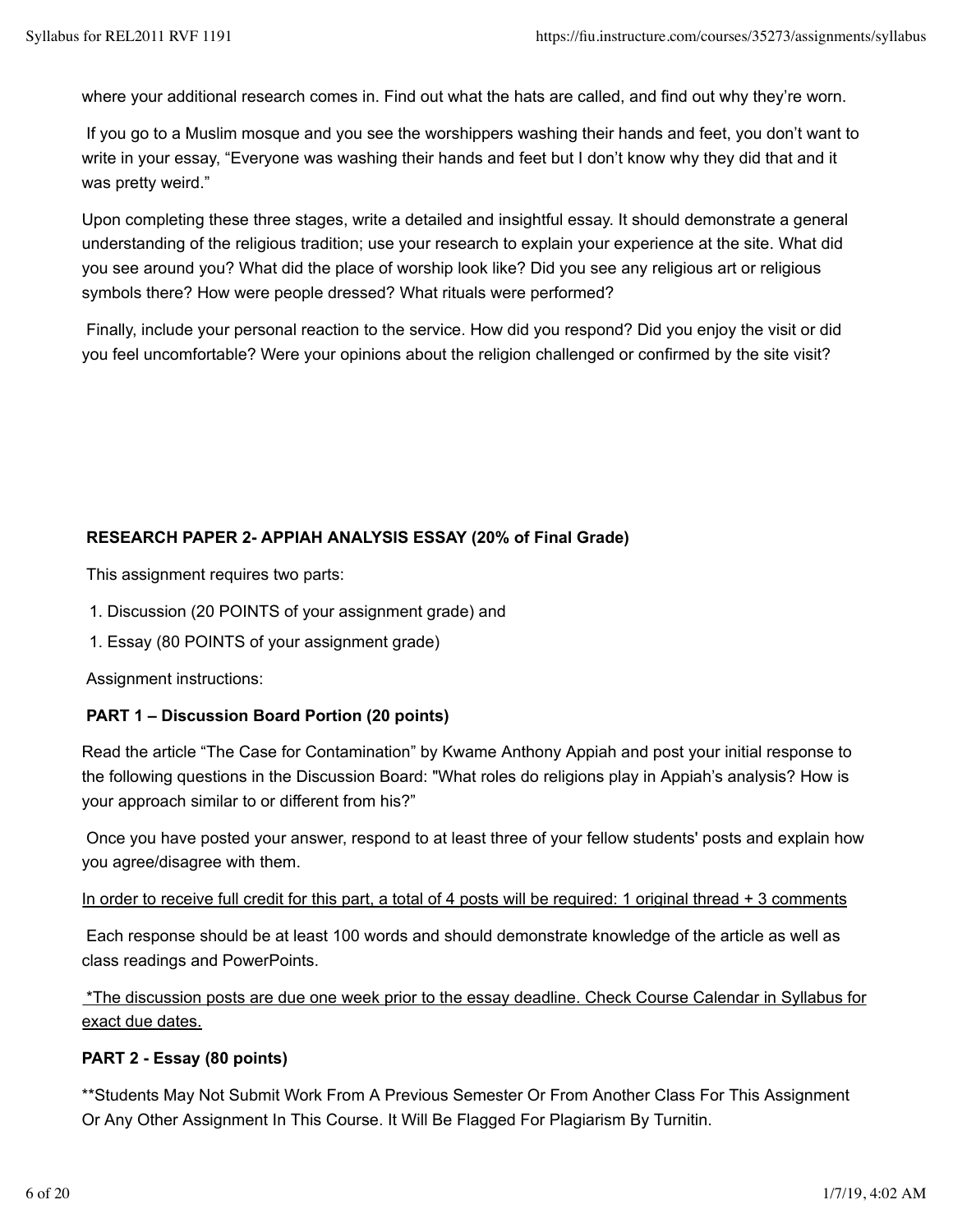# Instructions:

After reading your classmates' responses and considering your initial response in Part 1 of this assignment, read the article: "The Case for Contamination" by Kwame Anthony Appiah again. Write a well-structured essay that answers the questions: "What roles do religions play in Appiah's analysis? Do you agree or disagree to his approach towards religion? How does it differ from your individual approach towards religion?"

# Guidelines:

- Format: MLA Format Required
- Length: 1000 Words, Not Including Your Works Cited Page
- Double –Spaced, 12-Pt Font, Arial Or Times New Roman Font
- Sources: Class Readings And Powerpoint Lectures

Submit your essay to Assignments via Canvas.

Keep electronic receipts and/or paper copies of all submitted work.

In every Gordon Rule course at FIU, students must demonstrate "college-level writing skills." College-level writing must exhibit the following characteristics:

- It has clear purpose and thesis or controlling ideas.
- The thesis is supported with adequate reasons and evidence.
- It shows sustained analysis and critical thought.
- It is organized clearly and logically.
- It shows knowledge of conventions of standard written English.
- It shows awareness of disciplinary conventions in regard to content, style, form, and delivery methods.
- Moreover, sources must be cited as appropriate.

Thesis Statement: The thesis is the central idea of your paper around which all your evidence and claims are organized. Every single paragraph should be dedicated in a clear way to proving your thesis. In your essay, the thesis should be stated as quickly and as clearly as possible. In fact, many teachers will expect your thesis statement to appear in the last sentence of your essay's first paragraph. A vivid thesis statement will announce the steps of its argument, not just provide a flat statement of the essay's ultimate goal. Think of the thesis as a roadmap that gives directions to your reader rather than as a picture of your final destination.

A good thesis should not state something that is obviously true. When your thesis is too easy to prove, your essay can become repetitive and you may feel that you do not have enough to write about. A complex thesis, on the other hand, requires you to convince your reader that your argument is logical and will reveal ideas that cannot be easily anticipated. A worthwhile thesis will always outline an argument with which a reader can readily disagree.

These are two links to guide you to write a good thesis statement:

- http://www.indiana.edu/~wts/pamphlets/thesis\_statement.shtml
- http://writingcenter.unc.edu/handouts/thesis-statements/

If link above does not work: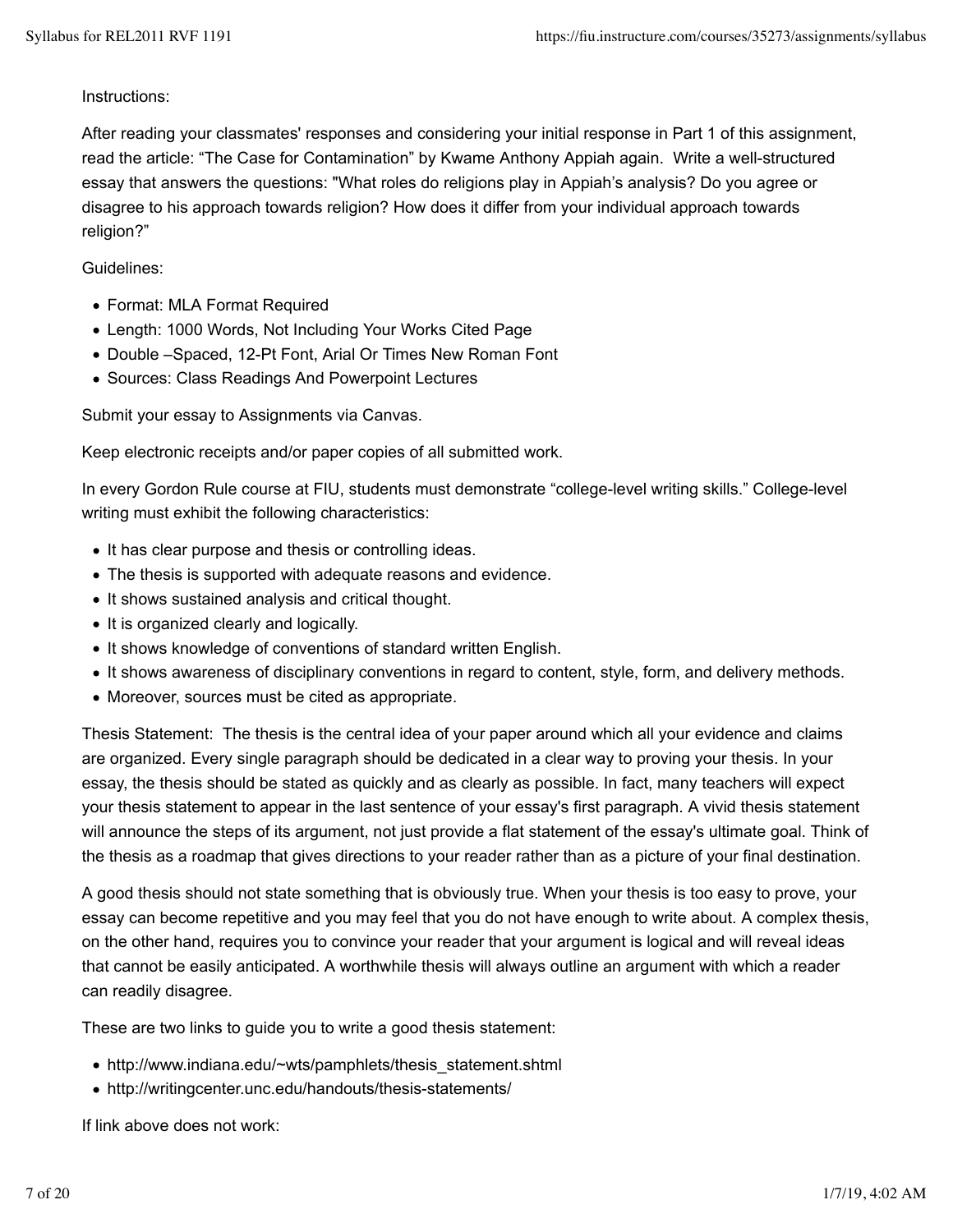- Go to main website http://writingcenter.unc.edu/
- Click on the "Handouts" tab
- Under "Writing the Paper" section, click on "Thesis Statements"

When reading your essays, I will be looking at three different elements: Content, Style, and Research. You will receive a grade in each of these areas, and these grades will then be averaged together for your final essay grade.

Content refers to the information in your paper. Is it correct? Is it detailed? Do you demonstrate basic knowledge of the religious tradition? Is this knowledge evident in your description of the service?

Style refers to how that information is presented. This includes the way the information is organized and language skills such as spelling, grammar, and proper sentence structure.

Research refers to the quality and quantity of your research.

## **COURSE POLICIES**

## **Late Papers**

Late submissions will NOT be accepted, except in cases of genuine and documented emergencies.

 Avoid leaving assignment/quiz submissions for the last minute before a deadline. "Heavy user traffic" during this timeframe may cause delays and/or errors, which can lead to students missing crucial deadlines.

 The instructor reserves the right to make changes to the syllabus by means of announcements or messages with ample time allowed for students to respond and adjust appropriately.

## **Assignment Submissions**

All work has to be submitted through Canvas. Canvas does not allow instructors to submit on behalf of students. Please do not email your assignments to your instructor.

 If you encounter errors or issues submitting an assignment, click on "Help" inside Canvas Course (located on the left-hand panel inside the course) and select Chat with Canvas Support (student). A live chat with Canvas support can fix the issue immediately.

## **Quiz Resets**

Please limit quiz reset requests to instances when technical issues compromised both quiz attempts. The second attempt is meant to be a "backup" attempt for situations where the first attempt was not completed successfully.

Reopening quizzes after the due date has passed will require verifiable documentation.

## **Plagiarism**

Plagiarism will not be tolerated. Plagiarism, or attempting to pass off another's work as your own, falls into three different categories:

- 1. A written work that is entirely stolen from another source;
- 1. Using quotations from another source without properly citing them; and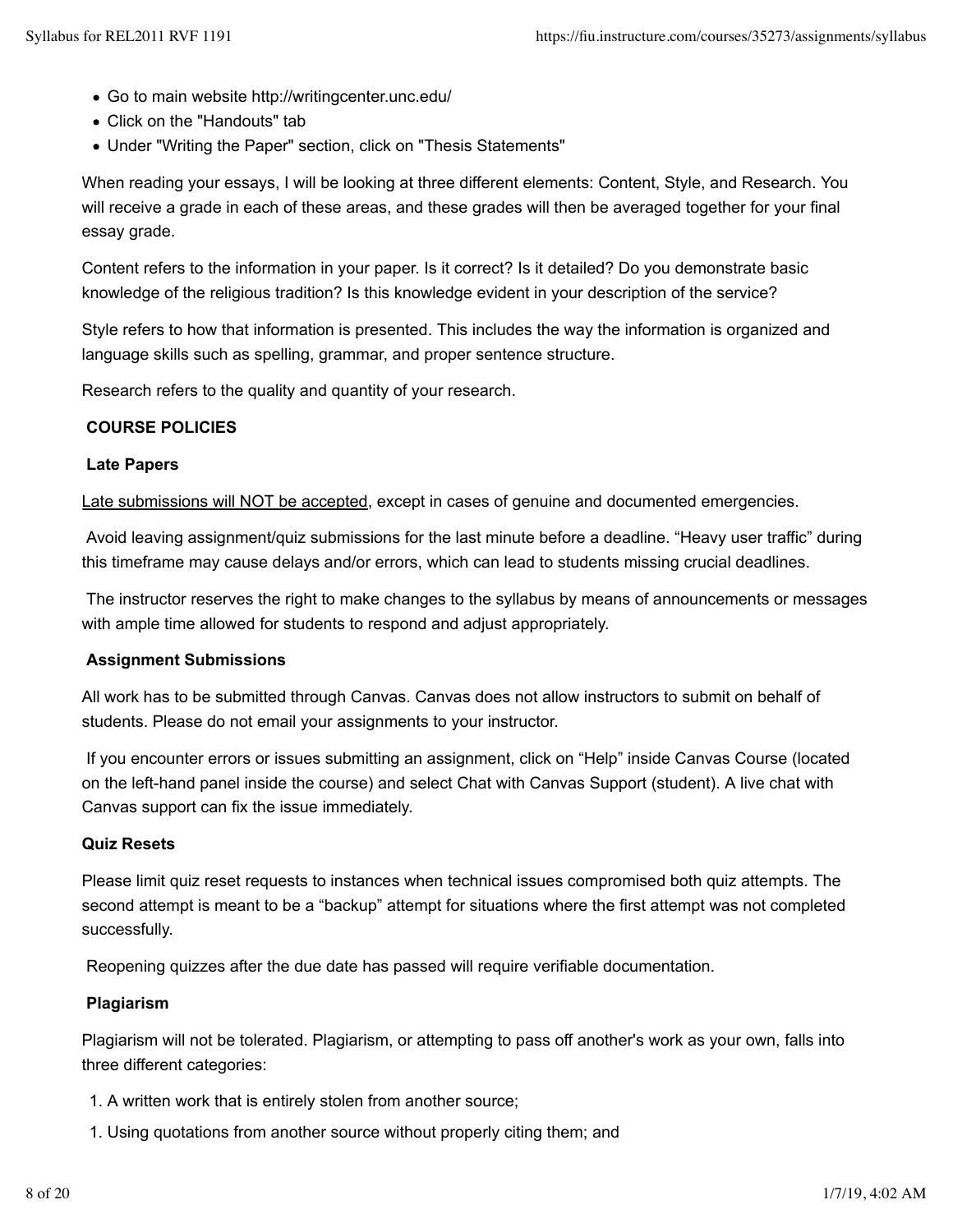2. Paraphrasing from another source without proper

 Students are expected to understand the definition of plagiarism. See the University Code of Academic Integrity at **http://www.fiu.edu/~oabp/misconductweb/2codeofacainteg.htm (http://www.fiu.edu /%7Eoabp/misconductweb/2codeofacainteg.htm)**

Offenders will receive a grade of "F" for the plagiarized assignment, and possibly the course.

 \*\*Students may not submit work from a previous semester or from another class for this assignment or any other assignment in this course. It will be flagged for plagiarism by Turnitin.

# **Extra Credit**

No Extra Credit work will be accepted in this course.

# **GRADING**

| <b>Course Requirements</b>                                                                     | Points   | % of Final Grade |
|------------------------------------------------------------------------------------------------|----------|------------------|
| Research Paper 1 - Site Visit                                                                  | 100      | 20%              |
| <b>Research Paper 2</b><br><b>Part 1- Discussion Portion</b><br><b>Part 2- Appiah Analysis</b> | 20<br>80 | 20%              |
| <b>13 Multiple Choice Quizzes</b><br>*Average will be calculated                               | 100      | 10%              |
| <b>Participation in Discussion</b><br><b>Topics</b><br>(4 in total)                            | 100      | 10%              |
| <b>Written Exam 1</b>                                                                          | 100      | 20%              |
| <b>Written Exam 2</b>                                                                          | 100      | 20%              |
| <b>Total</b>                                                                                   |          | 100%             |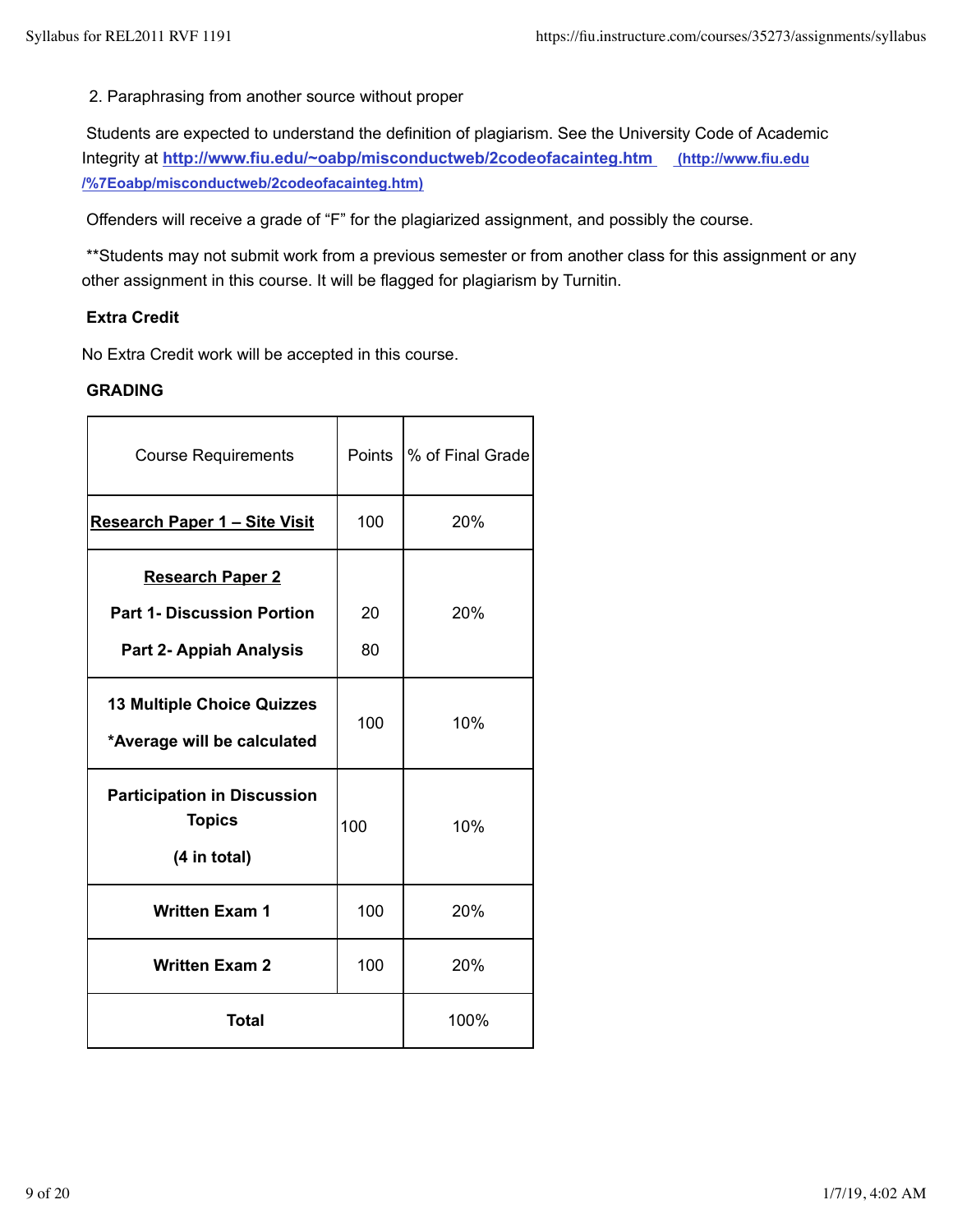# **GRADING SCALE**

This course fulfills the **Gordon Rule requirement;** a "C" or better must be earned to receive credit for this course.

| Letter | <b>Range%</b>  | Letter | Range%    | Letter | Range%        |
|--------|----------------|--------|-----------|--------|---------------|
| A      | 95 or<br>above | B      | $83 - 86$ | С      | 70 - 76       |
| A-     | $90 - 94$      | B-     | $80 - 82$ | D      | $60 - 69$     |
| B+     | $87 - 89$      | $C+$   | $77 - 79$ | F      | 59 or<br>less |

| Dates                           | <b>Course Content Calendar</b>                                                                                                                                                                                                                       |
|---------------------------------|------------------------------------------------------------------------------------------------------------------------------------------------------------------------------------------------------------------------------------------------------|
|                                 | Review and fully familiarize yourself with the course and site.<br>Print and read the course syllabus and course calendar.                                                                                                                           |
|                                 | Section I - The Study of Religion<br>Topic: Defining Religion. Why Are Humans Religious? Why<br>Study Religion?<br>Read: Chapter 1 p. 1-14                                                                                                           |
| Week 1<br>January 7 -January 13 | View Presentations: Dr. Northup - What Is Religion? How Is It<br>Studied?<br>Topic: The Perspective of the Student-Commitment and<br>Objectivity. The Ways Religion Is Studied. Interpreting and<br>Explaining Religion.<br>Read: Chapter 2 p. 15-34 |
|                                 | DUE: Introduce Yourself in the Discussion Forum                                                                                                                                                                                                      |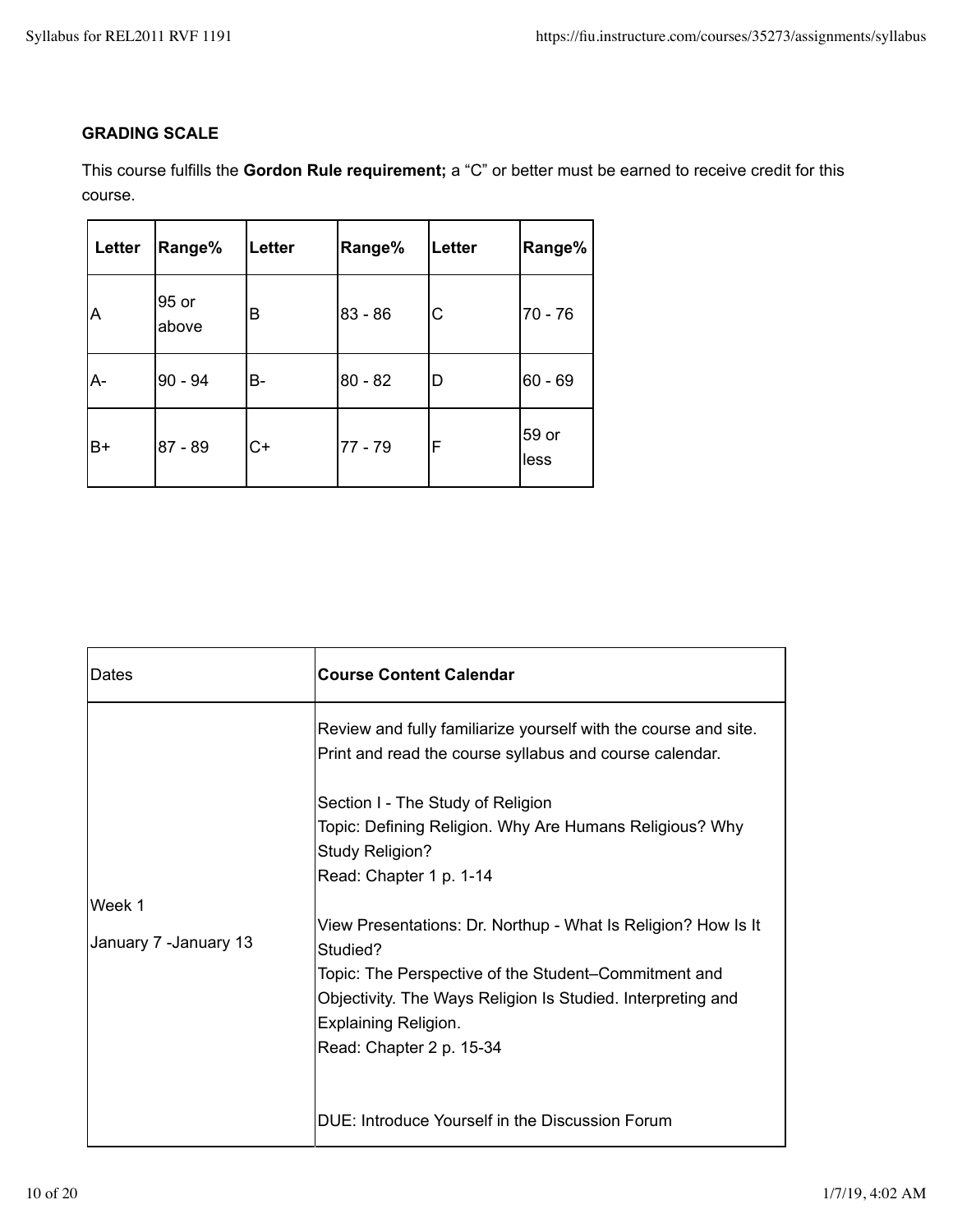| Dates                             | <b>Course Content Calendar</b>                                                                                                                                                           |
|-----------------------------------|------------------------------------------------------------------------------------------------------------------------------------------------------------------------------------------|
|                                   | DUE: Take Quizzes 1 & 2 (will remain open until January 20)                                                                                                                              |
|                                   | Section II. Universal Forms of Religious Experience and<br>Expression                                                                                                                    |
|                                   | View Presentation: Dr. Huchingson - The Sacred and the Holy.                                                                                                                             |
| Week 2<br>January 14 - January 20 | Topic: The Concept of Sacred Power. The Ambivalence of<br>Sacred Power. The Holy as Mysterium Tremendum and<br>Fascinans. Sacred Space and Sacred Time. Religion as<br>Ultimate Concern. |
|                                   | Read: Chapter 3 p. 35-52                                                                                                                                                                 |
|                                   | DUE: Take Quiz 3: The Sacred and the Holy                                                                                                                                                |
| Week 3<br>January 21 - January 27 | View Presentation: Dr. Northup - Sacred Symbol, Myth, and<br>Doctrine.                                                                                                                   |
|                                   | Topic: Symbolic Communication. Religious Symbols.                                                                                                                                        |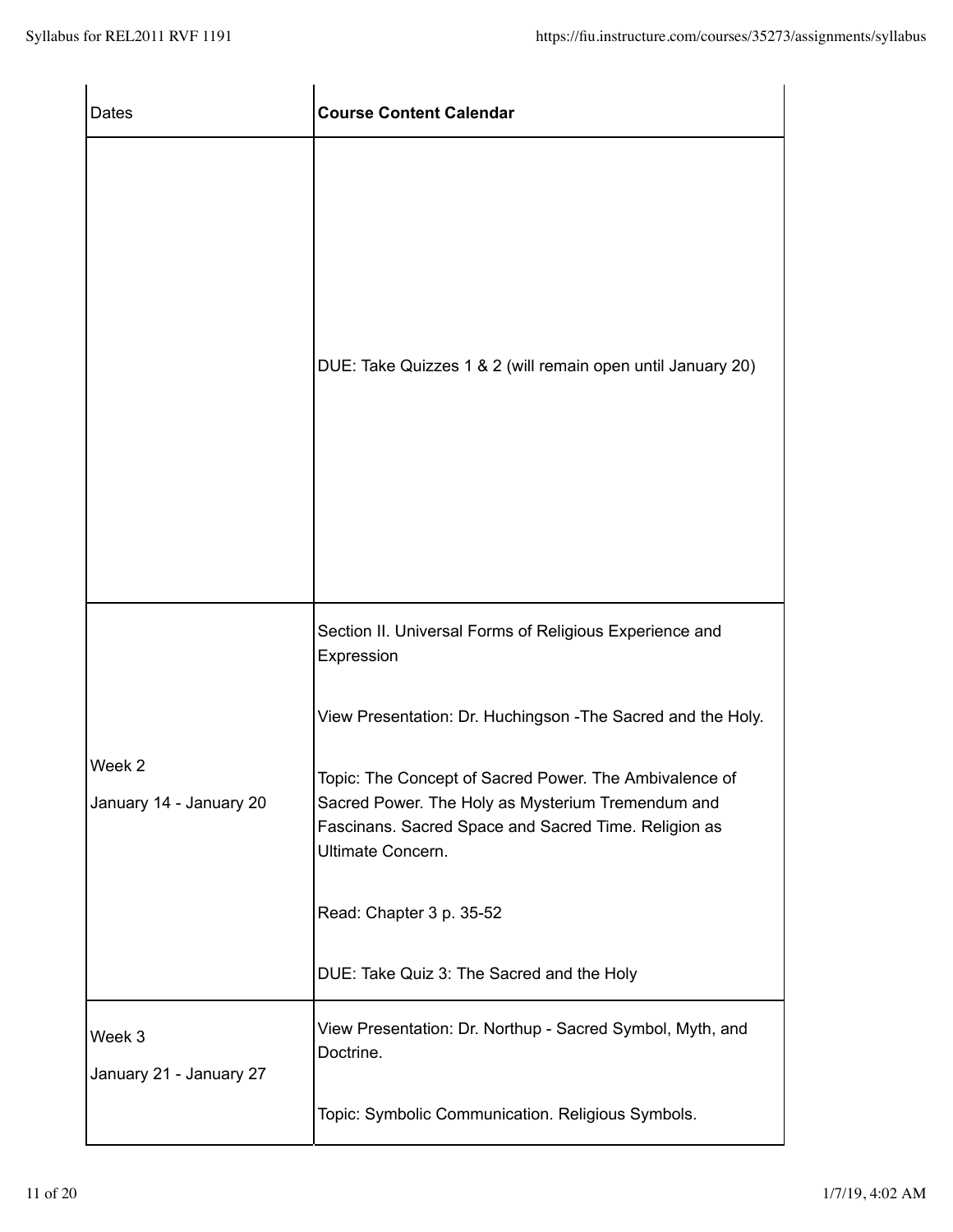| Dates                              | <b>Course Content Calendar</b>                                                                                                                                                                                                                                                                                                                                                                                      |
|------------------------------------|---------------------------------------------------------------------------------------------------------------------------------------------------------------------------------------------------------------------------------------------------------------------------------------------------------------------------------------------------------------------------------------------------------------------|
|                                    | Metaphor, Parable, and Story. Religious Myths. Models and<br>Doctrines.<br>Read: Chapter 4 p. 53-73<br>DUE: Take Quiz 4: Sacred Symbol, Myth, and<br>Doctrine<br>DUE: Participate in<br><b>Discussion Forum 1</b>                                                                                                                                                                                                   |
| Week 4<br>January 28 - February 3  | View Presentation: Dr. Northup - Sacred Ritual.<br>Topic: Ritual Action. Types of Sacred Ritual. Ritual and<br>Sacrifice. Rituals as Sacraments.<br>Read: Chapter 5 p. 74-95<br>DUE: Take Quiz 5: Sacred Ritual                                                                                                                                                                                                     |
| Week 5<br>February 4 - February 10 | View Presentation: Dr. Larson - Sacred Scripture.<br>Topic: The Pervasive Role of Sacred Scripture. Using the Term<br>Scripture. Some Distinctive Features of Sacred Scripture. The<br>Authority and Canonicity of Scripture. The Reception and Uses<br>of Scripture. The Interpretation of Scripture.<br>Read: Chapter 6 p. 96-123<br>DUE: Take Quiz 6: Sacred Scripture<br>DUE: Participate in Discussion Forum 2 |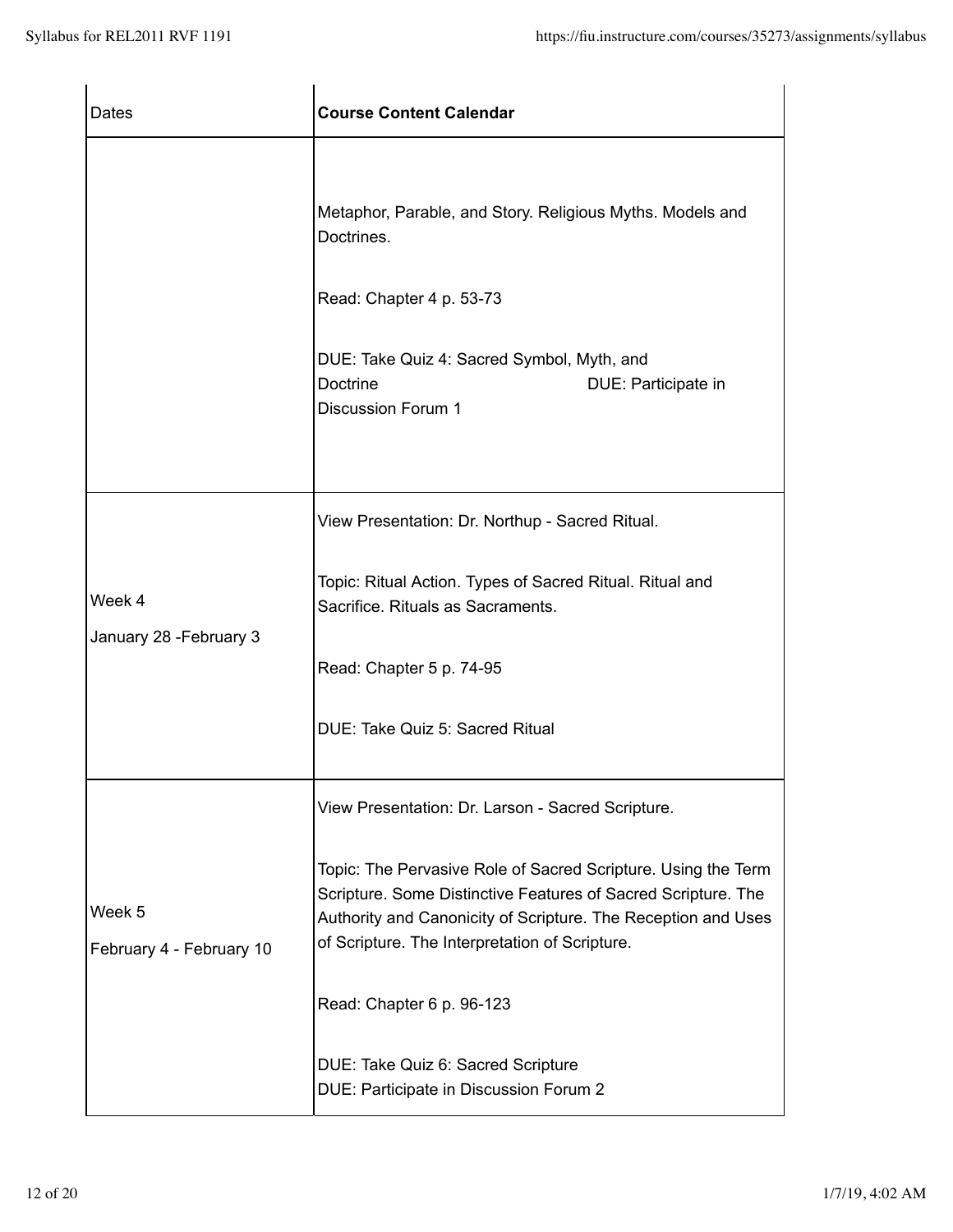| Dates                               | <b>Course Content Calendar</b>                                                                                                                                                                                                                 |
|-------------------------------------|------------------------------------------------------------------------------------------------------------------------------------------------------------------------------------------------------------------------------------------------|
| Week 6<br>February 11 - February 17 | View Presentation: Dr. Wuaku - Society and the Sacred: The<br>Social Formations and Transformations of Religion.                                                                                                                               |
|                                     | Topic: The Reciprocal Relationship between Religion and<br>Society. Types of Religious Communities. Voluntary Religious<br>Communities. Protest and Change in Voluntary Religious<br>Communities. The Sect. The Cult: New Religious Movements. |
|                                     | Read: Chapter 7 p. 124-150                                                                                                                                                                                                                     |
|                                     | DUE: Take Quiz 7: Society and the Sacred                                                                                                                                                                                                       |
|                                     | *Have you visited a religious site yet?<br>Your Site Visit Essay is due soon!                                                                                                                                                                  |
| Week 7                              | Take Written Exam 1<br>Covers materials from first half of the course                                                                                                                                                                          |
| February 18 - February 24           | Monday, Feb. 18, 12:00am- Sunday, Feb. 24, 11:45pm                                                                                                                                                                                             |
|                                     | *Have you visited a religious site yet?<br>Your Site Visit Essay is due soon!                                                                                                                                                                  |
|                                     | Section III. Universal Components of a Religious Worldview                                                                                                                                                                                     |
| Week 8<br>February 25 - March 3     | View Presentation: Dr. Huchingson- Deity: Concepts of the<br>Divine and Ultimate Reality.                                                                                                                                                      |
|                                     | Topic: Polytheism and the Worship of Nature. Dualism.<br>Pantheism and Monism. Monotheism.                                                                                                                                                     |
|                                     | Read: Chapter 8 p. 151-182                                                                                                                                                                                                                     |
|                                     | DUE: Take Quiz 8: Deity                                                                                                                                                                                                                        |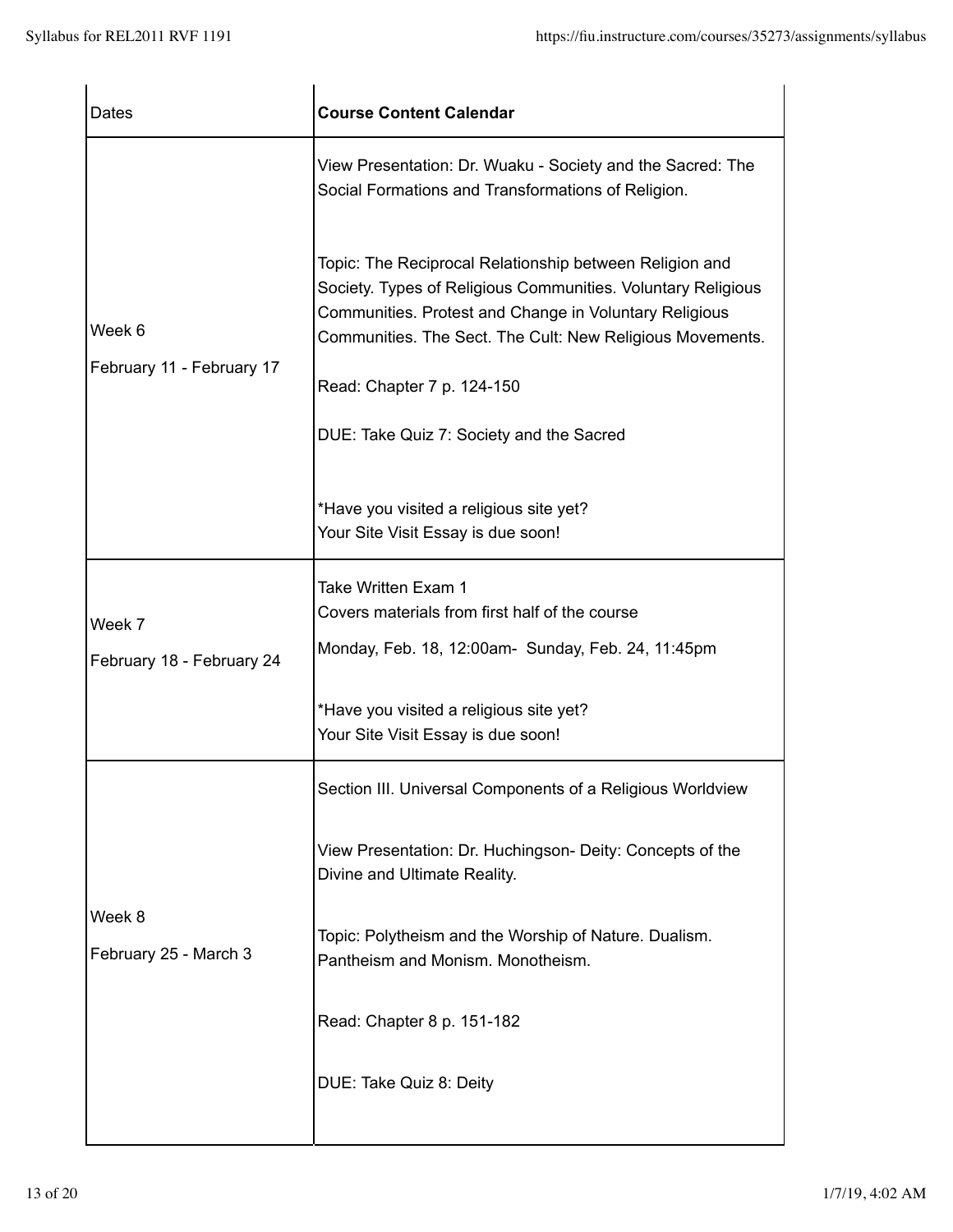| Dates                        | <b>Course Content Calendar</b>                                                                                                                                                                                                                                                                                                                 |
|------------------------------|------------------------------------------------------------------------------------------------------------------------------------------------------------------------------------------------------------------------------------------------------------------------------------------------------------------------------------------------|
|                              | DUE: Research Paper 1- Site Visit due via via Assignments area<br>in Canvas - Saturday, March 2, 11:45pm                                                                                                                                                                                                                                       |
|                              | View Presentation: Rabbi Shulkes - Cosmogony: Origins of the<br>Natural and Social Order.                                                                                                                                                                                                                                                      |
| Week 9<br>March 4 - March 10 | Topic: The Practical Basis of Cosmogony. Emergence or<br>Procreation from a Primal Substance or Being. The Sexual<br>Union of a Primal Male and Female. Creation by Conflict and<br>the Ordering of Chaos. Creation by a Divine Craftsman.<br>Creation by Decree or from Nothing. The Rejection of<br>Cosmogonic Speculation. Cosmogony Today. |
|                              | Read: Chapter 9 p. 183-210                                                                                                                                                                                                                                                                                                                     |
|                              | DUE: Take Quiz 9: Cosmogony                                                                                                                                                                                                                                                                                                                    |
| Week 10                      | View Presentation: Dr. Wuaku - Anthropology: The Human<br>Problem.                                                                                                                                                                                                                                                                             |
| March 11 - March 17          | Topic: Modern Views of Our Human Plight. Stoicism.<br>Christianity. Theravada Buddhism. Confucianism.                                                                                                                                                                                                                                          |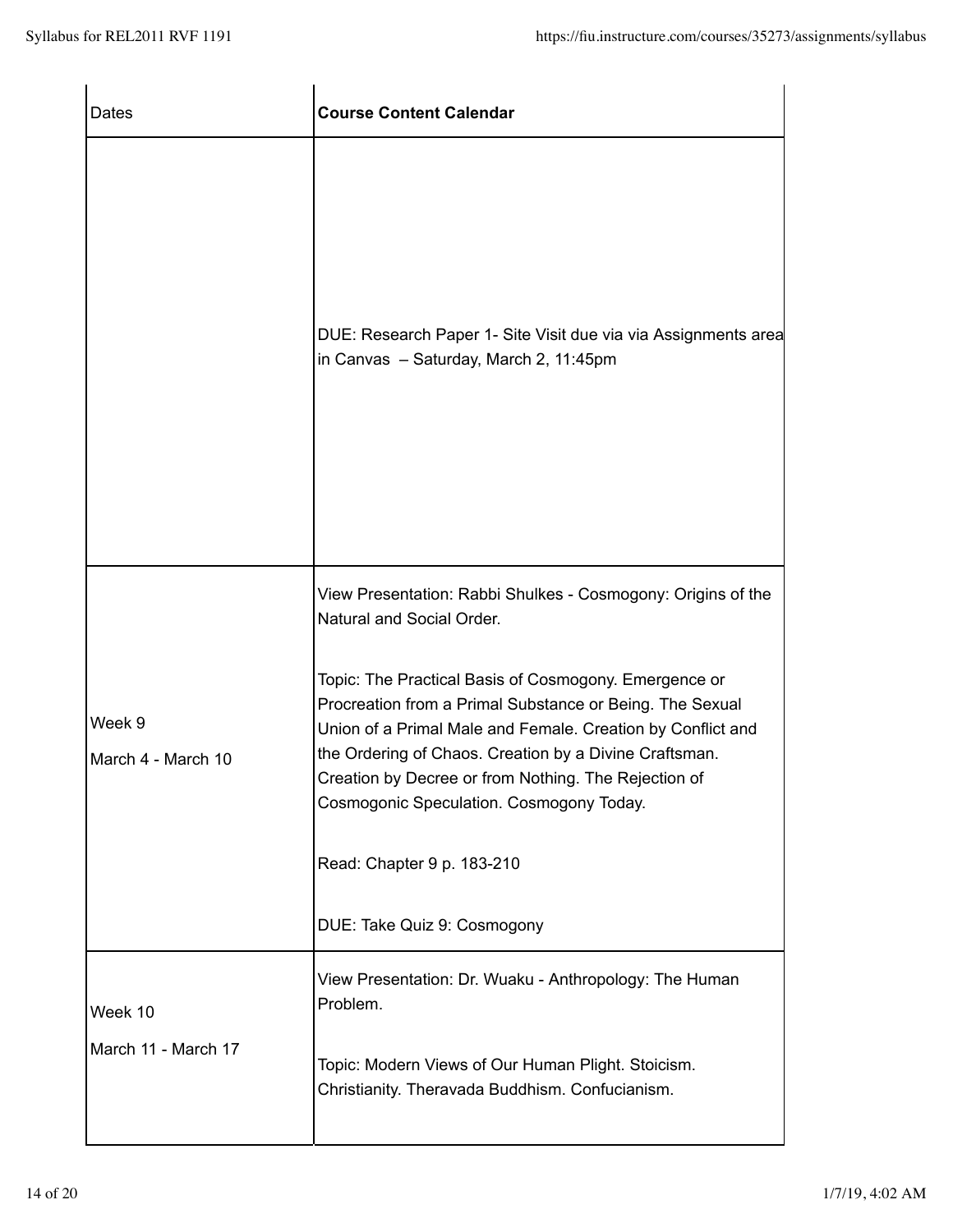| Dates                          | <b>Course Content Calendar</b>                                                                                                                                                                                    |
|--------------------------------|-------------------------------------------------------------------------------------------------------------------------------------------------------------------------------------------------------------------|
|                                |                                                                                                                                                                                                                   |
|                                | Read: Chapter 10 p. 211-234                                                                                                                                                                                       |
|                                | DUE: Take Quiz 10: The Human Problem                                                                                                                                                                              |
|                                | DUE: Participate in Discussion Forum 3                                                                                                                                                                            |
|                                | Quiz 10 and Discussion 3 will remain open until March 24                                                                                                                                                          |
|                                | View Presentation: Dr. Gudorf - Theodicy: Encountering Evil.                                                                                                                                                      |
| Week 11<br>March 18 - March 24 | Topic: The Persistent Demand for Theodicy. Theodicy of<br>"Mystical Participation." A Future, This-Worldly Theodicy. Other-<br>Worldly Theodicy. Dualism. The Karma-Samsara Theodicy.<br>Monotheistic Theodicies. |
|                                | Read: Chapter 11 p. 235-258                                                                                                                                                                                       |
|                                | DUE: Take Quiz 11: Theodicy                                                                                                                                                                                       |
|                                | View Presentation: Dr. Gudorf - Ethics: Patterns of Moral Action.                                                                                                                                                 |
|                                | Topic: Virtues and Obligations. The Sources and Norms of<br>Moral Authority.                                                                                                                                      |
| Week 12<br>March 25 - March 31 | Read: Chapter 12 p. 259-286                                                                                                                                                                                       |
|                                | DUE: Take Quiz 12: Ethics                                                                                                                                                                                         |
|                                | DUE: This is the last week to do Part 1 of Research Paper<br>2-Appiah Analysis (see Assignment Details) – Due Saturday,<br>March 30, 11:45pm                                                                      |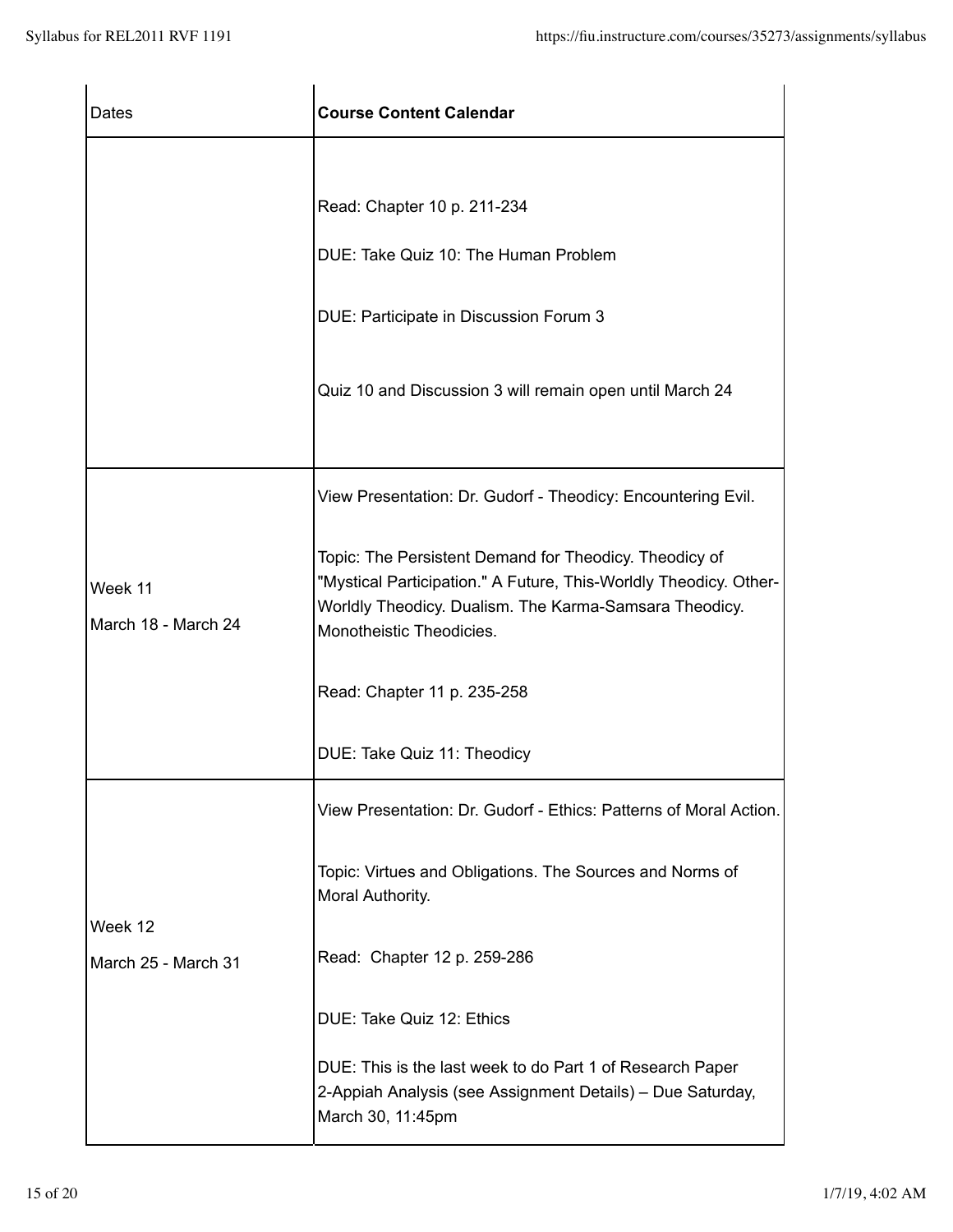| Dates                         | <b>Course Content Calendar</b>                                                                                                                                                                                                                                                                                                                                                                                                                                                                                                                                                                                                                                             |
|-------------------------------|----------------------------------------------------------------------------------------------------------------------------------------------------------------------------------------------------------------------------------------------------------------------------------------------------------------------------------------------------------------------------------------------------------------------------------------------------------------------------------------------------------------------------------------------------------------------------------------------------------------------------------------------------------------------------|
|                               |                                                                                                                                                                                                                                                                                                                                                                                                                                                                                                                                                                                                                                                                            |
| Week 13<br>April 1 - April 7  | View Presentation: Dr. Huchingson - Soteriology: Ways and<br>Goals of Salvation and Liberation.<br>Topic: Ways of Salvation and Liberation. The Way of Grace<br>through Faith. The Way of Devotion. The Way of Action and<br>Obligation. The Way of Mediation and Insight. Goals of<br>Salvation and Liberation. Psychic Wholeness and a Healthy<br>Social Order. Resurrection, Immortality, and Eternal Life.<br>Samadhi and Nirvana.<br>Read: Chapter 13 p. 287-338<br>DUE: Research Paper 2- Appiah Analysis Essay — due on<br>Saturday, April 6, 11:45pm via Assignments area in Canvas<br>DUE: Participate in Discussion Forum 4 (will remain open until<br>April 14) |
| Week 14<br>April 8 - April 14 | Section IV. The Sacred and the Secular in Modernity View<br>Presentation: Dr. Bidegain - The Sacred and the Secular in<br>Modernity.<br>Topic: Secularization and Pluralism. The Reactions of Religious                                                                                                                                                                                                                                                                                                                                                                                                                                                                    |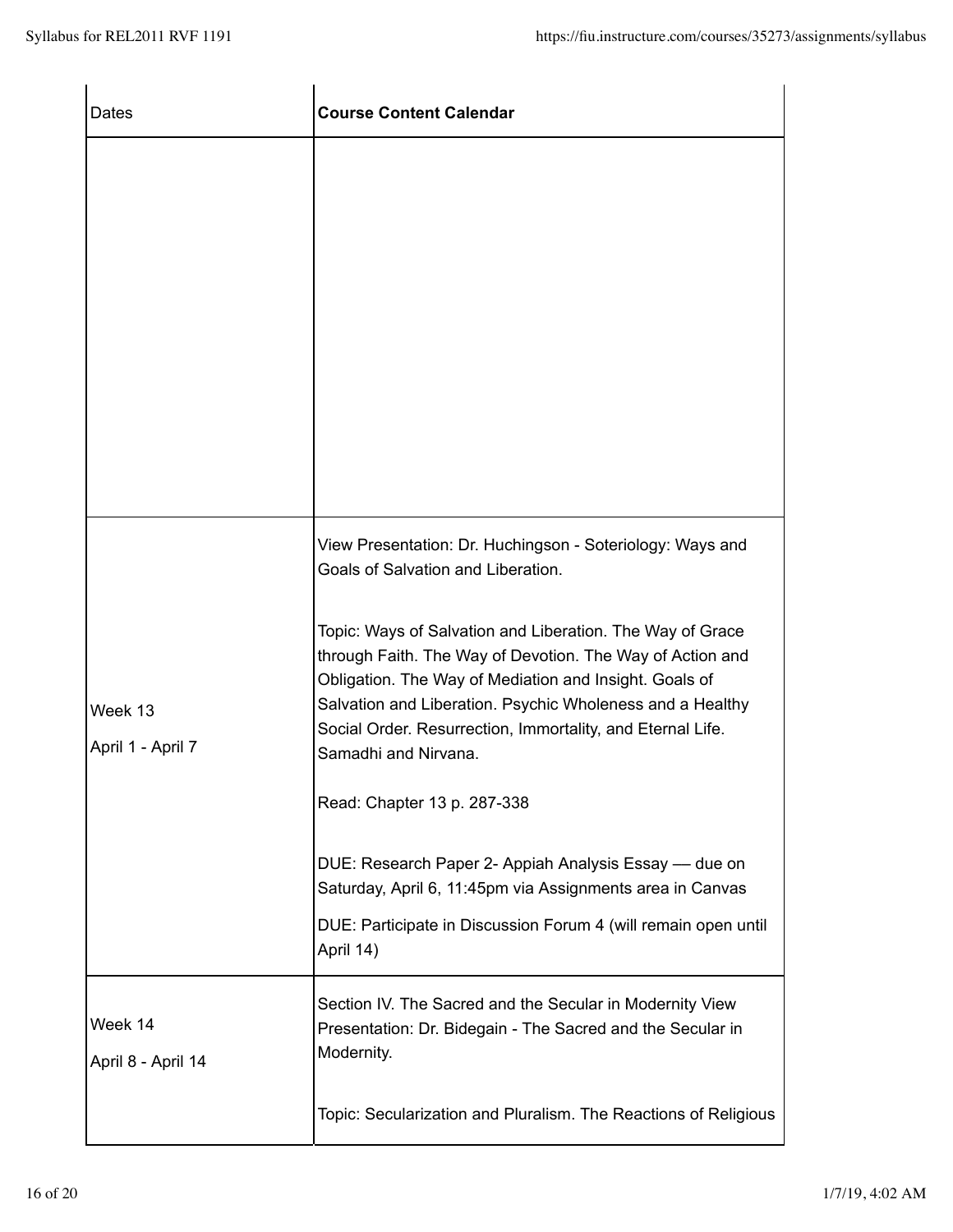| Dates                          | <b>Course Content Calendar</b>                                                                                                                                                                                                                                                                                                                                                                                                                                                                  |
|--------------------------------|-------------------------------------------------------------------------------------------------------------------------------------------------------------------------------------------------------------------------------------------------------------------------------------------------------------------------------------------------------------------------------------------------------------------------------------------------------------------------------------------------|
|                                | Fundamentalisms Today. The Characteristics of Contemporary<br>Religious Fundamentalism. The Status and Roles of Women in<br>Religion. Relations between Religion and State.<br>Read: Chapters 14-15 p. 339-398<br>DUE: Take Quiz 13: Soteriology and Fundamentalism (will<br>remain open until last week April 20)<br>DUE: Participate in Discussion Forum 4 if you didn't finish last<br>week (Due April 14)<br>Due: Take Global Learning Quiz (This is for University<br>Assessment Purposes) |
| Week 15<br>April 15 - April 20 | You must take the Global Learning Quiz prior to attempting<br>Written Exam 2.<br>Take Written Exam 2 - will only be available Monday- Saturday                                                                                                                                                                                                                                                                                                                                                  |
|                                | Covers materials from second half of the course Monday -<br>Saturday                                                                                                                                                                                                                                                                                                                                                                                                                            |

# Course Summary: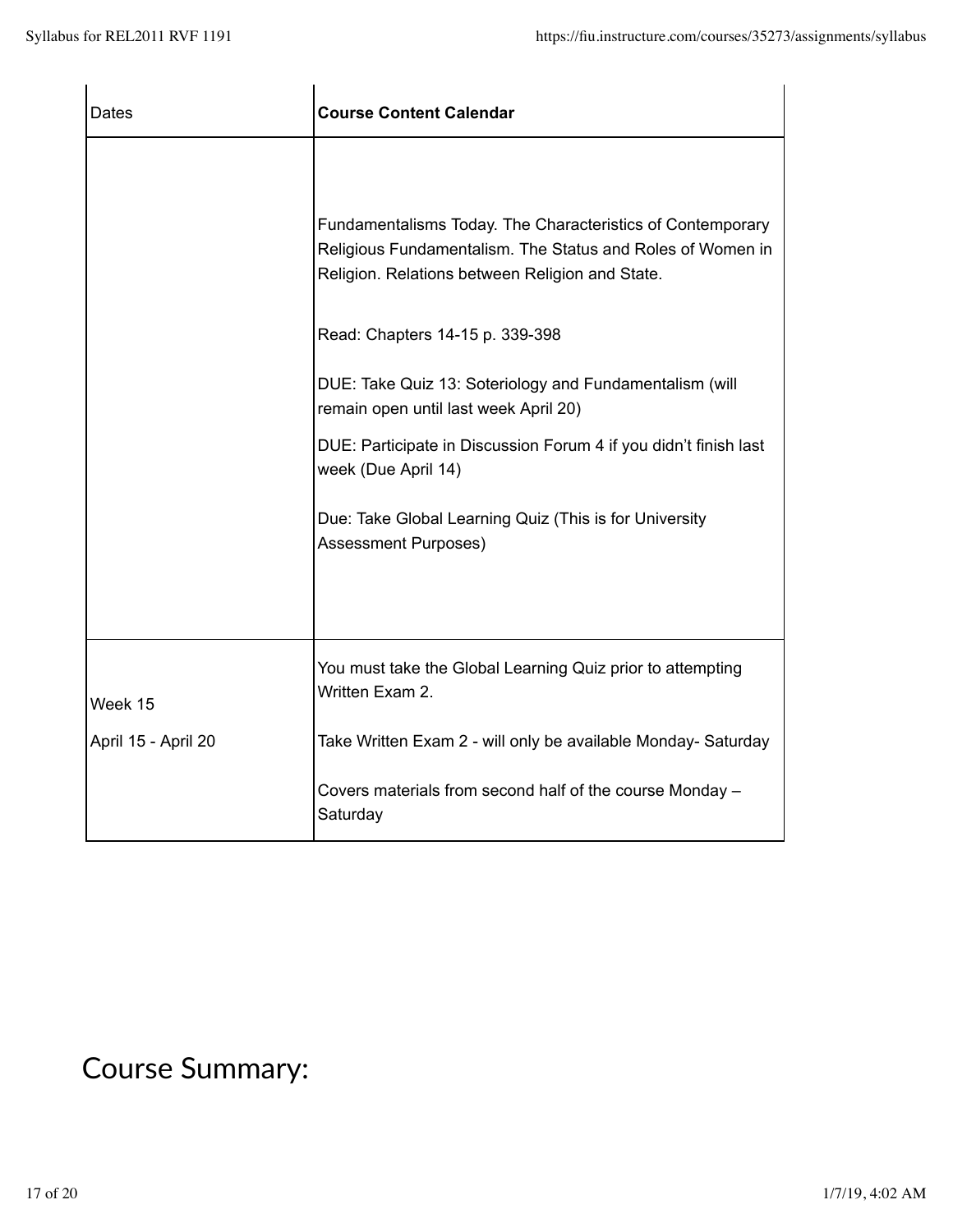| Date             | <b>Details</b>                                                                                                        |                |
|------------------|-----------------------------------------------------------------------------------------------------------------------|----------------|
| Sun Jan 20, 2019 | <u>Quiz 1 Ways of Studying Religion Part 1</u><br>(https://fiu.instructure.com/courses/35273/assignments/355311)<br>國 | due by 11:59pm |
|                  | Quiz 2 Ways of Studying Religion Part 2<br>(https://fiu.instructure.com/courses/35273/assignments/355304)             | due by 11:59pm |
|                  | Quiz 3 The Sacred and the Holy (https://fiu.instructure.com<br>/courses/35273/assignments/355309)                     | due by 11:59pm |
|                  | Quiz 4 Sacred Symbol, Myth, and Doctrine<br>(https://fiu.instructure.com/courses/35273/assignments/355312)            | due by 11:59pm |
| Sun Jan 27, 2019 | Discussion 1- The Study of Religion (https://fiu.instructure.com<br>/courses/35273/assignments/355314)<br>國           | due by 11:59pm |
| Sun Feb 3, 2019  | Quiz 5 Sacred Ritual (https://fiu.instructure.com/courses/35273<br>/assignments/355313)                               | due by 11:59pm |
|                  | Discussion 2 - The Sacred and the Holy<br>(https://fiu.instructure.com/courses/35273/assignments/355315)<br>國         | due by 11:59pm |
| Sun Feb 10, 2019 | Quiz 6 Sacred Scripture (https://fiu.instructure.com/courses/35273<br>/assignments/355302)                            | due by 11:59pm |
| Sun Feb 17, 2019 | Quiz 7 Society and the Sacred (https://fiu.instructure.com<br>/courses/35273/assignments/355310)                      | due by 11:59pm |
| Sun Feb 24, 2019 | Written Exam 1 Spring 2019 (https://fiu.instructure.com/courses<br>/35273/assignments/355321)                         | due by 11:59pm |
| Sat Mar 2, 2019  | Research Paper 1 - Site Visit Essay (https://fiu.instructure.com<br>/courses/35273/assignments/355319)                | due by 11:59pm |
| Sun Mar 3, 2019  | Quiz 8 Deity (https://fiu.instructure.com/courses/35273/assignments<br>歐<br>/355301)                                  | due by 11:59pm |
| Sun Mar 10, 2019 | Quiz 9 Cosmogony (https://fiu.instructure.com/courses/35273<br>國<br>/assignments/355303)                              | due by 11:59pm |
| Sun Mar 24, 2019 | <b>Quiz 11 Theodicy (https://fiu.instructure.com/courses/35273</b><br>國<br>/assignments/355305)                       | due by 11:59pm |
|                  | Discussion 3 - Society and Religion (https://fiu.instructure.com<br>國<br>/courses/35273/assignments/355316)           | due by 11:59pm |
|                  | <b>Quiz 10 The Human Problem (https://fiu.instructure.com/courses</b><br>/35273/assignments/355306)                   | due by 11:59pm |